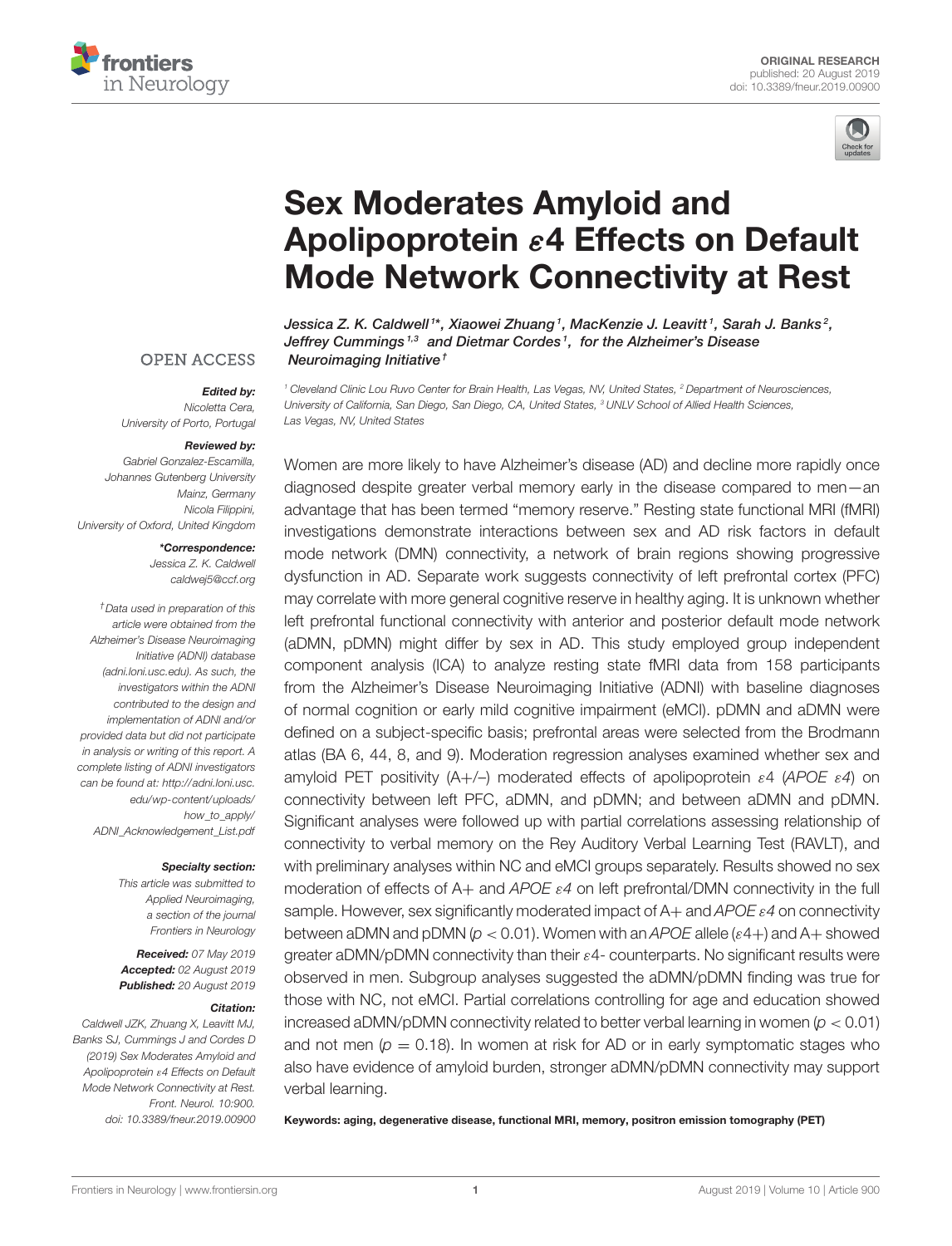# INTRODUCTION

Alzheimer's disease (AD) is a progressive neurodegenerative disease that causes characteristic memory decline. Current estimates are that 5.7 million people in the US have AD, and  $\sim$ 2/3 of those with the disease are women [\(1\)](#page-7-0). These statistics have led to a resurgence of research in sex-based differences in AD [\(2\)](#page-7-1). Much of this work has delineated ways in which women show vulnerabilities and more precipitous decline due to AD [\(3,](#page-7-2) [4\)](#page-7-3). However, a number of investigations have shown that women have some early resilience to AD-related changes, and specifically that their verbal memory remains intact despite positive amyloid positron emission tomography (PET) scan evidence of brain amyloidosis [\(5,](#page-7-4) [6\)](#page-7-5), mild to moderate changes in hippocampal volumes [\(7\)](#page-7-6), and reduced brain fluorodeoxyglucose (FDG) PET activity [\(8\)](#page-7-7). This initial maintenance of memory despite pathological burden has been called memory reserve, and has been thought to reflect women's lifetime history of stronger verbal memory when compared to men [\(9\)](#page-7-8).

Moving beyond sex-based memory reserve, a separate body of literature has delineated ways in which general cognitive reserve—often indexed by higher education levels or intelligence, and presumed to involve cognition broadly—can delay onset of AD symptoms [\(10\)](#page-7-9). Similar to the sex-focused literature showing that women ultimately decline faster, literature on cognitive reserve in AD has shown that some individuals have a more rapid decline after an extended period of reserve-related stability [\(11\)](#page-7-10).

The underlying neural correlates of the established concept of cognitive reserve and the newer proposal of women's memory reserve remain incompletely understood. With specific respect to women's memory reserve, work from our group suggests that compared to men, women at risk for AD may have measureable differences in volume of the hippocampus [\(12\)](#page-7-11), a region known to be critical for both memory and AD [\(13\)](#page-7-12). However, the hippocampus is only one potential contributor. It is possible that women's early memory resilience relates more to structural integrity of cortical networks important for memory storage and retrieval or to differences in neural function rather than structure.

In line with this, research in aging and mild cognitive impairment (MCI) suggests that a potential neural correlate of general cognitive reserve is functional resting state connectivity of the left prefrontal cortex—both globally [\(14,](#page-7-13) [15\)](#page-7-14) and specifically with the brain's default mode network (DMN) [\(16\)](#page-7-15). The DMN is a network of brain regions shown to be more active when people are not engaged in a particular cognitive task, i.e., at "rest" [\(17,](#page-7-16) [18\)](#page-7-17). Brain regions connected by the DMN are among the first to be implicated in AD, and spread of AD pathology follows the DMN [\(19,](#page-7-18) [20\)](#page-8-0). Longitudinal changes in DMN function related to AD have been delineated, such that individuals at risk or in very early stages of AD show dysfunction in posterior aspects of the DMN (pDMN) [\(21](#page-8-1)[–25\)](#page-8-2), and as AD progresses, the pattern shifts to predominant dysfunction of the anterior DMN (aDMN). This pattern has been hypothesized to reflect progressive network overload and failure [\(26\)](#page-8-3). Interactions of sex and AD risk factors (i.e., apolipoprotein ε4 status; APOE  $\varepsilon$ 4) have also been observed in the DMN, with healthy older women with an ε4 allele showing decreased posterior DMN connectivity compared to non-carriers [\(27\)](#page-8-4).

The left prefrontal cortex (PFC) is a large region comprised of subregions with distinct functionality and connectivity. Generally, verbal functions including verbal memory lateralize to the brain's left hemisphere in most individuals, highlighting the potential importance of this hemisphere when considering women's verbal memory reserve [\(28\)](#page-8-5). Of particular interest to the general cognitive reserve literature are left lateral PFC (i.e., Brodmann area 6 and 44) [\(15,](#page-7-14) [16\)](#page-7-15), and left dorsolateral prefrontal cortex (dlPFC; including BA 8 and 9). BA 6 and 44 have been shown in resting state functional connectivity studies to have anticorrelation—or negative correlation—with the DMN, with maintenance of anticorrelation marking cognitive reserve in amnestic MCI [\(15\)](#page-7-14). The dlPFC has been implicated as a site of cognitive reserve-based structural integrity [\(29\)](#page-8-6) and compensatory activation, such that maintained functionality on FDG PET relates to maintained cognition [\(30\)](#page-8-7). Of note, many other brain regions have been suggested to play a role in general cognitive reserve, including right prefrontal cortex [\(31,](#page-8-8) [32\)](#page-8-9) and inferior and middle temporal cortex [\(33\)](#page-8-10).

No studies to date have examined whether resting state functional connectivity of left prefrontal cortex with aDMN and pDMN might serve to support women's memory reserve in AD. The present analysis sought to follow the demonstrated importance of looking at sex in AD by evaluating sex differences in the functional connectivity between left prefrontal cortex and aDMN and pDMN, and between aDMN and pDMN, in individuals with normal cognition (NC) and early mild cognitive impairment (eMCI), who were participants in a large, national study of AD (the Alzheimer's Disease Neuroimaging Initiative or ADNI) and either had or did not have known AD risk factors (i.e.,  $APOE \varepsilon 4$  allele) and pathological burden (i.e., positive amyloid PET). Due to reduced power, a secondary and preliminary analysis examined connectivity in the diagnostic subgroups separately, as to date findings of women's memory reserve have been at the NC stage. We specifically hypothesized that sex would moderate the effects of the presence of an APOE  $\varepsilon$ 4 allele and positive amyloid PET on functional connectivity within the DMN and between left prefrontal cortex and the DMN, and that this altered connectivity would relate to women's stronger preserved memory abilities.

# MATERIALS AND METHODS

### Participants

Data were included from 158 participants from the ADNI [\(http://adni-info.org\)](http://adni-info.org) who had available resting state functional magnetic resonance imaging (fMRI) data and were diagnosed at baseline as having normal cognition [including those with subjective memory complaints (SMC)] or eMCI. As described on the ADNI website, ADNI defined Normal cognition as no SMC, Mini Mental State Exam [MMSE; [\(34\)](#page-8-11)] of 24–30, Clinical Dementia Rating (CDR) [\(35\)](#page-8-12), and memory box = 0, educationadjusted raw scores on the Wechsler Memory Scale Logical Memory II test (Raw  $\geq$  9 for >16 years education;  $\geq$  5 for 8–15 years education;  $\geq$  3 for 0–7 years education), and no significant impairment in cognitive functions or activities of daily living. Criteria for SMC were the same as for normal cognition, but with the addition of self-reported memory problems on the Cognitive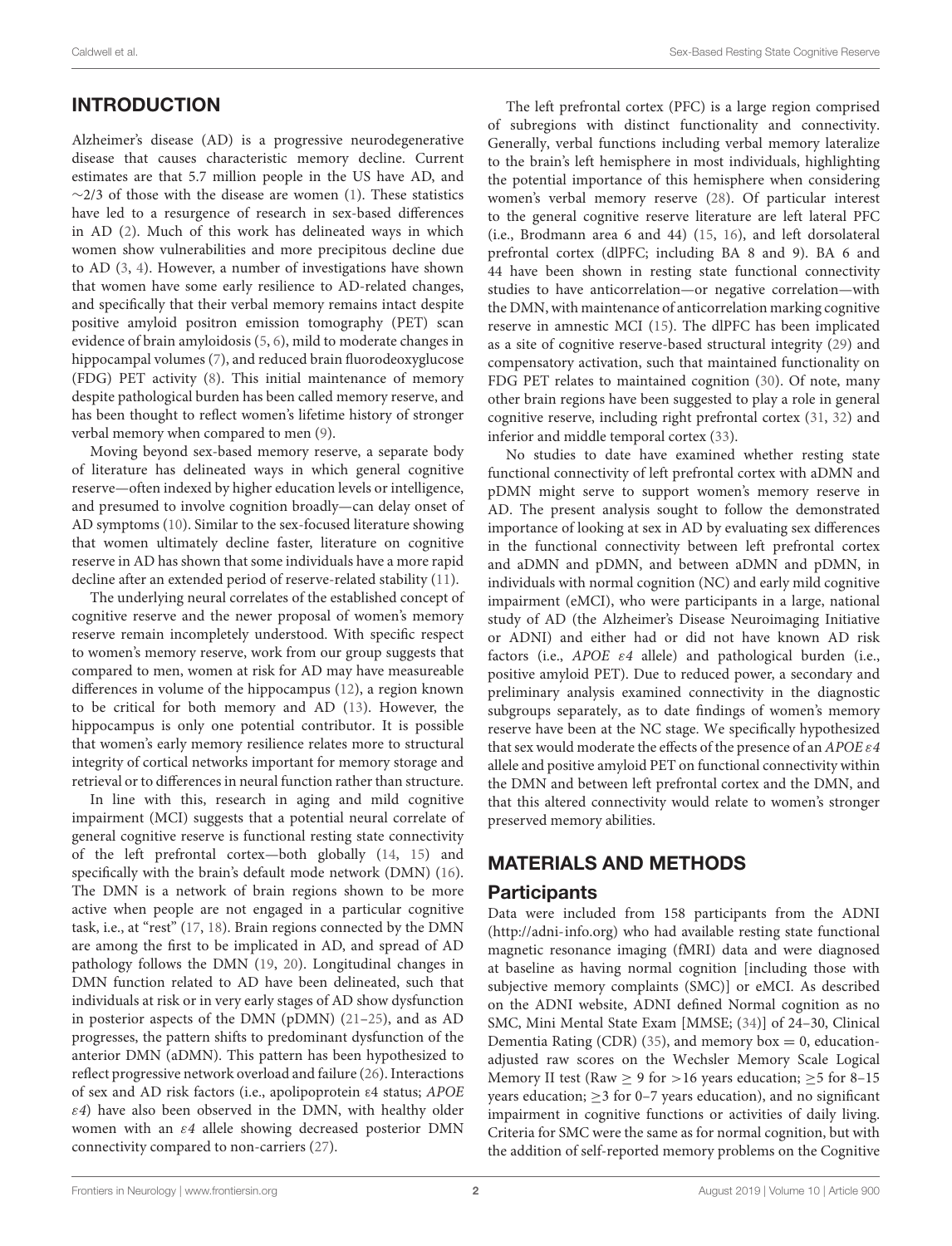Change Index  $(>16)$ . In the present analysis, individuals with SMC were combined with NC. Early MCI was defined by ADNI as SMC, MMSE of 24–30, CDR of 0.5, CDR memory box of ≥0.5, education-adjusted raw scores on the Wechsler Memory Scale Logical Memory II test (Raw =  $9-11$  for  $>16$  years education; 5-9 for 8–15 years education; 3–6 for 0–7 years education), and not meeting criteria for dementia [\(36\)](#page-8-13). Individuals with two copies of the apolipoprotein  $\varepsilon$ 4 allele (APOE  $\varepsilon$ 4/4) were excluded. Analyses were conducted in the full sample, and repeated excluding individuals with eMCI.

The study was approved by each participating ADNI site's local Institutional Review Boards, as documented on the ADNI website. All participants gave written, informed consent.

#### Verbal Memory Assessment

Verbal learning and memory were assessed using the Rey Auditory Verbal Learning Test (RAVLT) [\(37\)](#page-8-14). Specifically, we analyzed total learning and delayed free recall scores.

### Resting State fMRI Processing

For each subject, the first available resting-state fMRI scan was used for the analysis.

The first five time frames (15 s) were removed to allow the MR signal to achieve T1 equilibrium. Remaining time frames were slice-timing corrected, realigned to the mean echo-planar image using SPM12 [\(http://www.fil.ion.ucl.ac.uk/spm/\)](http://www.fil.ion.ucl.ac.uk/spm/), co-registered to the subject T1 space, normalized to the standard MNI-152 2 mm-template using Advanced Normalization Tools software [\(http://stnava.github.io/ANTs/\)](http://stnava.github.io/ANTs/) and then spatially smoothed using a 3D Gaussian filter with full-width-half-maximum (FWHM) equals 8 mm. The T1 image for each subject was segmented into gray matter, white matter and cerebrospinal fluid (CSF) to generate subject specific white matter and CSF masks. These masks were further normalized to the standard MNI-152 2 mm space. Signals from subject white matter and CSF (average time series within white matter and CSF masks), as well as six head motion parameters were regressed out from each dataset. All voxel time courses were further band pass filtered (0.008 Hz < f < 0.1 Hz) and variance normalized.

The root-mean-square (RMS) motion was computed for each subject [\(38\)](#page-8-15). Specifically, rotational displacements were converted to translational displacements by projection to a surface of a 50 mm radius sphere and RMS head motion was then computed from both the original translational displacements and the converted rotational displacements. All subjects had less than a voxel-size RMS motion (0.30  $\pm$ 0.23 mm).

Resting-state networks were obtained through a spatial group independent component analysis (ICA). Principle component analysis (PCA) was first carried out for data reduction and the first 100 PCA components were retained for each subject. Data from all subjects were concatenated in time and input to the group ICA program. The ICA was carried out with in-house MATLAB scripts using the fast-ICA algorithm [\(39\)](#page-8-16), repeated 20 times to output stable components; 30 stable ICA components were finally obtained. Out of 30 ICA components, posterior and anterior DMN were manually identified and

<span id="page-2-0"></span>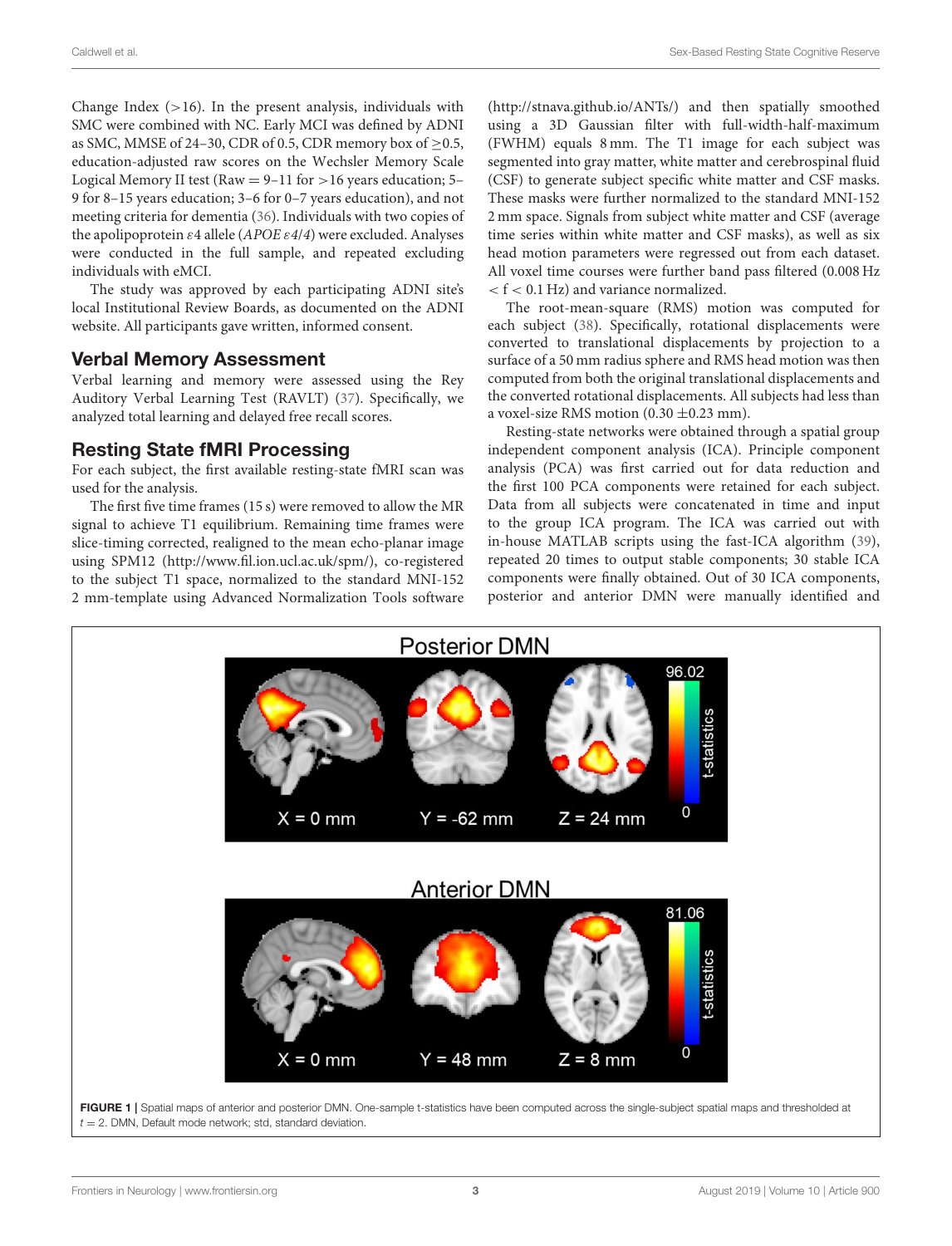Caldwell et al. Sex-Based Resting State Cognitive Reserve

selected (see **[Figure 1](#page-2-0)**). Posterior DMN mainly includes posterior cingulate cortex, precuneus, bilateral angular gyrus, and bilateral middle temporal gyrus, whereas anterior DMN majorly consists of superior frontal gyrus, superior medial gyrus and anterior cingulate cortex Subject-specific spatial maps and time-courses for these two networks were reconstructed using GIG-ICA [\(40\)](#page-8-17). Prefrontal areas were selected from the Brodmann atlas, as left Brodmann Areas (BA) 6, 44, 8, and 9. For each subject, average time courses were computed for each BA area. Functional connectivity between each prefrontal area and the DMN pair were accessed using the Pearson's correlation value between the average time courses in each BA area and the subject-specific network time series. Fisher z-transformation was then applied to the Pearson's correlation values so that computed z-values are normally distributed.

### Florbetapir PET Image Processing

Amyloid status (A+/–) was determined from the PET study most proximal to participant fMRI scan date. The summarized standardized uptake value ratio (SUVR) normalized to the cerebellum were obtained from the ADNI database and the amyloid status  $(A+/-)$  was further determined using a 1.11 cut-off.

# APOE Genotype

APOE genotype was downloaded from the ADNI website. After exclusion of individuals with two copies of the  $\varepsilon$ 4 allele, a binary variable was created, coding individuals as either  $\varepsilon$ 4+ or  $\varepsilon$ 4−.

# Statistical Methods

Analyses were performed using Statistical Package for the Social Sciences (SPSS) and the Process Macro [\(41,](#page-8-18) [42\)](#page-8-19).

T-tests or Mann–Whitney U-tests (the latter where group sizes differed) were used to explore group differences in demographic variables.

Moderation regressions examined whether sex and amyloid PET positivity  $(A+/-)$  moderated effects of a single copy of the APOE ε4 allele on connectivity between left prefrontal cortex regions of interest (i.e., BA 6, 44, 8, and 9) and the posterior and anterior default mode network (pDMN; aDMN), as well as between aDMN and pDMN. For all analyses, connectivity was assessed as using the Fisher z transformed correlation values, APOE ε4 carrier status was treated as an independent variable, A+/– as a moderator, and sex as a secondary moderator. Age at screening visit and education were included as covariates.

Significant moderation regression analyses were followed up with correlation analyses assessing the relationship of connectivity values with performance on the RAVLT immediate and delayed recall, partialling out effects of age and education.

Significant moderation regression analyses were also followed up with preliminary analyses in the NC and eMCI groups separately. All regressions and correlations were repeated; data are considered preliminary due to reduced power.

Significant models were corrected for multiple comparisons within each model using a Bonferroni correction based on the number of comparisons of interest in the model for the hypothesized three-way interaction. We are only interested in the following four comparisons: (1)  $A+$  vs.  $A-$  APOE  $\varepsilon$ 4 carrying women; (2) A+ vs. A– APOE  $\varepsilon$ 4 carrying men; (3) A+/APOE ε4 carrying women vs.  $A+$ /*APOE* ε4 carrying men; and (4) A–/APOE  $\varepsilon$ 4 carrying women vs. A–/APOE  $\varepsilon$ 4 carrying men. Therefore, the corrected *p*-value threshold is  $p = 0.05/4$ .

# **RESULTS**

### Demographics and Descriptives

Demographics and sex differences in demographic factors and memory for the full sample are summarized in **[Table 1](#page-3-0)**. Demographics are additionally broken down by diagnosis in **[Tables S1, S2](#page-7-19)**, and diagnosis and amyloid status in **[Table S3](#page-7-19)**. Descriptive statistics for functional correlations (Pearson's r values) between left prefrontal and DMN and between aDMN and pDMN are summarized in **[Table S4](#page-7-19)**, broken down by sex, diagnosis, amyloid status, and APOE ε4 status.

# Sex Does Not Moderate Left Prefrontal/DMN Connectivity Across **Diagnoses**

Moderation regression models for the aDMN showed only one significant result, for the overall model predicting aDMN connectivity with BA44 ( $p = 0.05$ ); however, within this model, there were no significant main or interaction effects. Models predicting aDMN connectivity with other prefrontal regions were not significant (BA6:  $p = 0.44$ ; BA8:  $p = 0.23$ ; BA9:  $p =$ 0.19; see **[Table 2](#page-4-0)**).

For the pDMN, the overall model predicting BA9/pDMN connectivity was significant ( $p = 0.003$ ), but the 3-way sex by A+/– by APOE  $\varepsilon$ 4 interaction was not ( $p = 0.09$ ). Main effects of age ( $p = 0.002$ ), sex ( $p = 0.03$ ), and education ( $p = 0.04$ ) were noted, with women showing greater connectivity and older and more educated individuals showing less connectivity. Models

<span id="page-3-0"></span>**TABLE 1** | Participant demographics and group differences by sex (NC  $+$  MCI).

|                         | Male                 | Female               | Group<br>difference<br>(p-value<br>from T-test) |
|-------------------------|----------------------|----------------------|-------------------------------------------------|
|                         |                      |                      |                                                 |
| Number of subjects      | 79                   | 79                   |                                                 |
| Amyloid status          | 33 positive          | 38 positive          | 0.427                                           |
| APO <sub>E4</sub>       | 24                   | 26                   | 0.734                                           |
| Age                     | $76.54 \pm 6.57$     | $74.15 + 7.76$       | 0.039                                           |
|                         | Range: 65.6-<br>95.4 | Range: 56.4-<br>95.8 |                                                 |
| Handedness (right/left) | 72/7                 | 72/7                 | 1.000                                           |
| Years of education      | $16.70 \pm 2.43$     | $15.81 + 2.70$       | 0.031                                           |
| RMS motion (mm)         | $0.31 \pm 0.24$      | $0.27 + 0.22$        | 0.180                                           |
| RMS motion (mm)         | $0.31 \pm 0.24$      | $0.27 \pm 0.22$      | 0.180                                           |
| RAVLT immediate         | $38.59 \pm$<br>11.09 | $44.65 +$<br>11.24   | 0.001                                           |
| RAVLT delay             | $5.33 \pm 3.97$      | $6.75 + 4.51$        | 0.041                                           |

*APOE4, Apolipoprotein* ε*4 allele; RAVLT, Rey Auditory Verbal Learning Test; RMS, Root Mean Squared.*

*p-values reflect significance of Mann-Whitney tests.*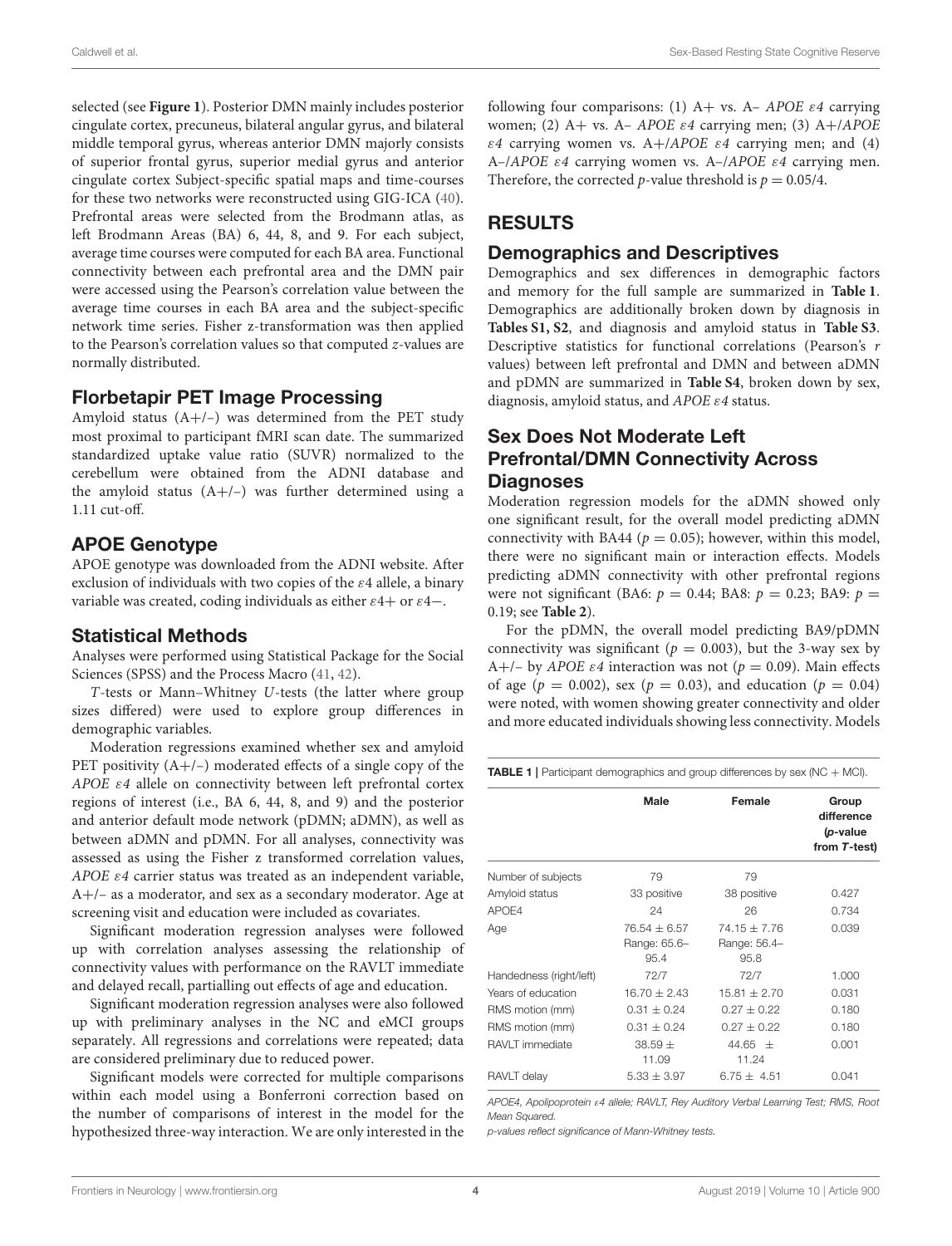<span id="page-4-0"></span>

| <b>TABLE 2</b> Summary of regression analyses for the connectivity between left |
|---------------------------------------------------------------------------------|
| prefrontal regions and anterior default mode network.                           |

| Variable                                               | в        | р    |           | 95% Confidence interval |  |  |  |
|--------------------------------------------------------|----------|------|-----------|-------------------------|--|--|--|
| <b>CONNECTIVITY BETWEEN LEFT BA6 AND ANTERIOR DMN</b>  |          |      |           |                         |  |  |  |
| Overall model                                          |          | 0.44 |           |                         |  |  |  |
| APOE4                                                  | $-0.093$ | 0.75 | $-0.681$  | 0.495                   |  |  |  |
| Amyloid                                                | $-0.030$ | 0.87 | $-0.396$  | 0.337                   |  |  |  |
| Sex                                                    | $-0.091$ | 0.15 | $-0.216$  | 0.033                   |  |  |  |
| APOE4*amyloid                                          | $-0.008$ | 0.98 | $-0.728$  | 0.710                   |  |  |  |
| APOE4*sex                                              | 0.036    | 0.84 | $-0.306$  | 0.379                   |  |  |  |
| Amyloid*sex                                            | 0.047    | 0.68 | $-0.180$  | 0.273                   |  |  |  |
| APOE4*amyloid*sex                                      | $-0.019$ | 0.93 | $-0.447$  | 0.408                   |  |  |  |
| Age                                                    | 0.005    | 0.10 | $-0.0009$ | 0.011                   |  |  |  |
| Education                                              | $-0.001$ | 0.90 | $-0.019$  | 0.016                   |  |  |  |
| <b>CONNECTIVITY BETWEEN LEFT BA44 AND ANTERIOR DMN</b> |          |      |           |                         |  |  |  |
| Overall model                                          |          | 0.05 |           |                         |  |  |  |
| APOE4                                                  | $-0.378$ | 0.20 | $-0.964$  | 0.208                   |  |  |  |
| Amyloid                                                | $-0.265$ | 0.15 | $-0.630$  | 0.010                   |  |  |  |
| Sex                                                    | $-0.100$ | 0.11 | $-0.224$  | 0.024                   |  |  |  |
| APOE4*amyloid                                          | 0.260    | 0.47 | $-0.456$  | 0.976                   |  |  |  |
| APOE4*sex                                              | 0.156    | 0.37 | $-0.185$  | 0.497                   |  |  |  |
| Amyloid*sex                                            | 0.178    | 0.12 | $-0.047$  | 0.404                   |  |  |  |
| APOE4*amyloid*sex                                      | $-0.163$ | 0.45 | $-0.589$  | 0.263                   |  |  |  |
| Age                                                    | 0.005    | 0.09 | $-0.0009$ | 0.011                   |  |  |  |
| Education                                              | 0.007    | 0.44 | $-0.010$  | 0.024                   |  |  |  |
| <b>CONNECTIVITY BETWEEN LEFT BA8 AND ANTERIOR DMN</b>  |          |      |           |                         |  |  |  |
| Overall model                                          |          | 0.23 |           |                         |  |  |  |
| APOE4                                                  | 0.169    | 0.50 | $-0.330$  | 0.669                   |  |  |  |
| Amyloid                                                | 0.252    | 0.11 | $-0.059$  | 0.563                   |  |  |  |
| Sex                                                    | $-0.038$ | 0.48 | $-0.144$  | 0.067                   |  |  |  |
| APOE4*amyloid                                          | $-0.507$ | 0.10 | $-1.118$  | 0.104                   |  |  |  |
| APOE4*sex                                              | $-0.126$ | 0.39 | $-0.417$  | 0.165                   |  |  |  |
| Amyloid*sex                                            | $-0.160$ | 0.10 | $-0.352$  | 0.032                   |  |  |  |
| APOE4*amyloid*sex                                      | 0.287    | 0.12 | $-0.076$  | 0.650                   |  |  |  |
| Age                                                    | 0.000    | 0.99 | $-0.005$  | 0.005                   |  |  |  |
| Education                                              | $-0.003$ | 0.69 | $-0.018$  | 0.012                   |  |  |  |
| <b>CONNECTIVITY BETWEEN LEFT BA9 AND ANTERIOR DMN</b>  |          |      |           |                         |  |  |  |
| Overall model                                          |          | 0.19 |           |                         |  |  |  |
| APOE4                                                  | 0.055    | 0.83 | $-0.450$  | 0.559                   |  |  |  |
| Amyloid                                                | 0.351    | 0.03 | 0.037     | 0.666                   |  |  |  |
| Sex                                                    | $-0.018$ | 0.74 | $-0.125$  | 0.089                   |  |  |  |
| APOE4*amyloid                                          | $-0.572$ | 0.07 | $-1.188$  | 0.045                   |  |  |  |
| APOE4*sex                                              | $-0.081$ | 0.59 | $-0.374$  | 0.213                   |  |  |  |
| Amyloid*sex                                            | $-0.224$ | 0.02 | $-0.418$  | $-0.030$                |  |  |  |
| APOE4*amyloid*sex                                      | 0.411    | 0.03 | 0.045     | 0.777                   |  |  |  |
| Age                                                    | $-0.002$ | 0.52 | $-0.007$  | 0.004                   |  |  |  |
| Education                                              | $-0.001$ | 0.89 | $-0.016$  | 0.014                   |  |  |  |

\**Connectivity in Fisher's z. APOE4, Apolipoprotein* ε*4 allele; BA, Brodmann area; DMN, Default Mode Network.*

predicting connectivity of other prefrontal regions to pDMN were not significant (BA6:  $p = 0.93$ ; BA44:  $p = 0.76$ ; BA8:  $p =$ 0.21; **[Table 3](#page-4-1)**).

<span id="page-4-1"></span>TABLE 3 | Summary of regression analyses for connectivity between left prefrontal regions and the posterior default mode network.

| Variable                                                | в         | p     | 95% Confidence interval |          |  |  |
|---------------------------------------------------------|-----------|-------|-------------------------|----------|--|--|
| <b>CONNECTIVITY BETWEEN LEFT BA6 AND POSTERIOR DMN</b>  |           |       |                         |          |  |  |
| Overall model                                           |           | 0.93  |                         |          |  |  |
| APOE4                                                   | $-0.232$  | 0.36  | $-0.726$                | 0.263    |  |  |
| Amyloid                                                 | 0.030     | 0.16  | $-0.279$                | 0.338    |  |  |
| Sex                                                     | 0.007     | 0.90  | $-0.098$                | 0.111    |  |  |
| APOE4*amyloid                                           | 0.254     | 0.41  | $-0.350$                | 0.858    |  |  |
| APOE4*sex                                               | 0.115     | 0.43  | $-0.173$                | 0.403    |  |  |
| Amyloid*sex                                             | 0.022     | 0.82  | $-0.168$                | 0.212    |  |  |
| APOE4*amyloid*sex                                       | $-0.153$  | 0.40  | $-0.513$                | 0.206    |  |  |
| Age                                                     | $-0.001$  | 0.59  | $-0.007$                | 0.004    |  |  |
| Education                                               | 0.003     | 0.67  | $-0.012$                | 0.018    |  |  |
| <b>CONNECTIVITY BETWEEN LEFT BA44 AND POSTERIOR DMN</b> |           |       |                         |          |  |  |
| Overall model                                           |           | 0.76  |                         |          |  |  |
| APOE4                                                   | $-0.343$  | 0.15  | $-0.805$                | 0.120    |  |  |
| Amyloid                                                 | $-0.050$  | 0.73  | $-0.338$                | 0.239    |  |  |
| Sex                                                     | 0.035     | 0.48  | $-0.063$                | 0.133    |  |  |
| APOE4*amyloid                                           | 0.464     | 0.11  | $-0.102$                | 1.029    |  |  |
| APOE4*sex                                               | 0.167     | 0.22  | $-0.102$                | 0.436    |  |  |
| Amyloid*sex                                             | 0.025     | 0.78  | $-0.153$                | 0.203    |  |  |
| APOE4*amyloid*sex                                       | $-0.265$  | 0.12  | $-0.602$                | 0.071    |  |  |
| Age                                                     | $-0.0007$ | 0.78  | $-0.005$                | 0.004    |  |  |
| Education                                               | 0.006     | 0.39  | $-0.008$                | 0.020    |  |  |
| <b>CONNECTIVITY BETWEEN LEFT BA8 AND POSTERIOR DMN</b>  |           |       |                         |          |  |  |
| Overall model                                           |           | 0.20  |                         |          |  |  |
| APOE4                                                   | 0.117     | 0.71  | $-0.499$                | 0.734    |  |  |
| Amyloid                                                 | 0.181     | 0.35  | $-0.203$                | 0.565    |  |  |
| Sex                                                     | 0.082     | 0.22  | $-0.048$                | 0.212    |  |  |
| APOE4*amyloid                                           | $-0.197$  | 0.61  | $-0.951$                | 0.557    |  |  |
| APOE4*sex                                               | $-0.077$  | 0.67  | $-0.435$                | 0.282    |  |  |
| Amyloid*sex                                             | $-0.169$  | 0.16  | $-0.406$                | 0.069    |  |  |
| APOE4*amyloid*sex                                       | 0.168     | 0.46  | $-0.280$                | 0.616    |  |  |
| Age                                                     | $-0.008$  | 0.02  | $-0.014$                | $-0.001$ |  |  |
| Education                                               | $-0.015$  | 0.12  | $-0.033$                | 0.004    |  |  |
| CONNECTIVITY BETWEEN LEFT BA9 AND POSTERIOR DMN         |           |       |                         |          |  |  |
| Overall model                                           |           | 0.003 |                         |          |  |  |
| APOE4                                                   | 0.338     | 0.30  | $-0.304$                | 0.979    |  |  |
| Amyloid                                                 | 0.252     | 0.21  | $-0.148$                | 0.652    |  |  |
| Sex                                                     | 0.154     | 0.03  | 0.019                   | 0.290    |  |  |
| APOE4*amyloid                                           | $-0.467$  | 0.24  | $-1.251$                | 0.317    |  |  |
| APOE4*sex                                               | $-0.230$  | 0.23  | $-0.603$                | 0.143    |  |  |
| Amyloid*sex                                             | $-0.229$  | 0.07  | $-0.475$                | 0.018    |  |  |
| APOE4*amyloid*sex                                       | 0.405     | 0.09  | $-0.061$                | 0.872    |  |  |
| Age                                                     | $-0.011$  | 0.002 | $-0.018$                | $-0.004$ |  |  |
| Education                                               | $-0.020$  | 0.04  | $-0.039$                | 0.001    |  |  |

\**Connectivity in Fisher's z. APOE4, Apolipoprotein* ε*4 allele; BA, Brodmann area; DMN, Default Mode Network.*

Secondary analyses within NC showed the model for BA9/pDMN was significant ( $p = 0.008$ ) and the uncorrected three-way sex by  $A+/-$  by  $APOE$   $\varepsilon4$  interaction was also significant ( $p = 0.03$ ). The interaction was not significant after multiple comparison correction; however, parsing the interaction suggested an APOE  $\varepsilon$ 4 by A+/- effect on connectivity only in women ( $p = 0.005$ ) and not men ( $p = 0.56$ ), with lowest connectivity in  $A-\ell \epsilon 4+$  women.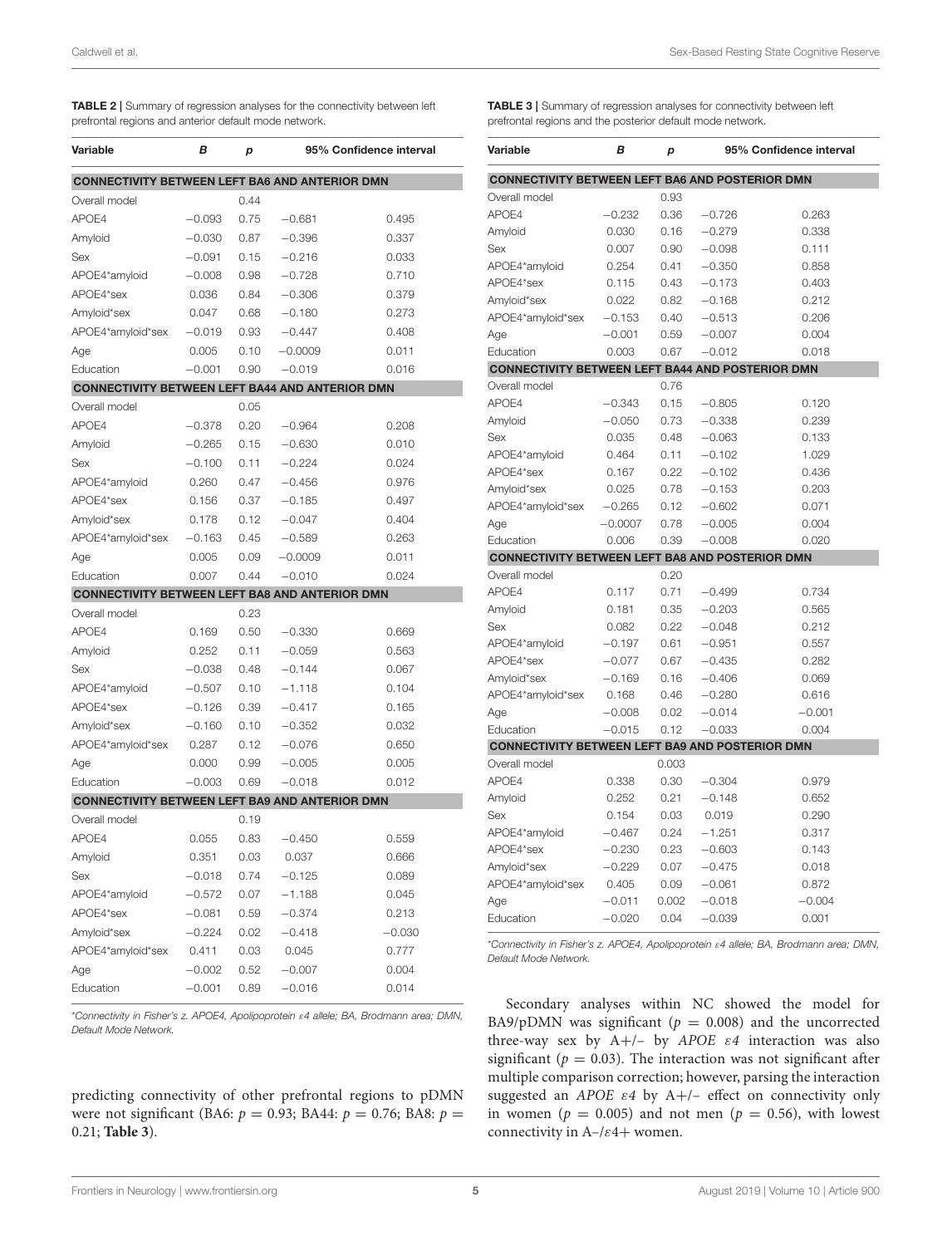<span id="page-5-0"></span>

|                                 | <b>TABLE 4</b>   Summary of regression analyses for connectivity between anterior and |  |  |  |
|---------------------------------|---------------------------------------------------------------------------------------|--|--|--|
| posterior default mode network. |                                                                                       |  |  |  |

| Variable                                               | в        | р      |          | 95% Confidence interval |
|--------------------------------------------------------|----------|--------|----------|-------------------------|
| <b>CONNECTIVITY BETWEEN ANTERIOR AND POSTERIOR DMN</b> |          |        |          |                         |
| Overall model                                          |          | 0.0003 |          |                         |
| APOF4                                                  | 0.652    | 0.03   | 0.047    | 1.256                   |
| Amyloid                                                | 0.373    | 0.05   | $-0.004$ | 0.750                   |
| <b>Sex</b>                                             | 0.167    | 0.01   | 0.040    | 0.295                   |
| APOE4*amyloid                                          | $-0.851$ | 0.02   | $-1.591$ | $-0.112$                |
| APOE4*sex                                              | $-0.385$ | 0.03   | $-0.737$ | $-0.033$                |
| Amyloid*sex                                            | $-0.305$ | 0.01   | $-0.538$ | $-0.072$                |
| APOE4*amyloid*sex                                      | 0.569    | 0.01   | 0.129    | 1.008                   |
| Age                                                    | $-0.012$ | 0.0002 | $-0.019$ | $-0.006$                |
| Education                                              | $-0.018$ | 0.06   | $-0.036$ | 0.0004                  |

\**Connectivity in Fisher's Z.*

The secondary analysis within eMCI individuals showed the model was not significant for BA9/pDMN ( $p = 0.15$ ).

# Sex Moderates aDMN/pDMN Connectivity Across Diagnoses

Moderation regression results showed a significant overall model predicting connectivity from aDMN to pDMN ( $p = 0.0003$ ). This model also evidenced a significant uncorrected 3-way interaction effect of sex,  $A+/-$ , and  $APOE \varepsilon 4$  status on connectivity ( $p = 0.01$ ; significant after correction for multiple comparisons correction). Specifically, there was an APOE  $\varepsilon$ 4 by A+/- interaction effect on aDMN/pDMN connectivity only in women ( $p = 0.04$ ; not significant after multiple comparison correction) and not men  $(p = 0.11)$ . Parsing this interaction showed a trend toward APOE ε4 effect on aDMN/pDMN connectivity in women who were  $A+ (p = 0.07)$ , and not in those who were  $A- (p = 0.07)$  $= 0.26$ ). Specifically, A+,  $\varepsilon$ 4+ women showed more positive aDMN/pDMN connectivity. For men, the trend-level result suggested the opposite pattern (i.e.,  $A - [p = 0.07]$  rather than A+  $[p = 0.93]$  men showing a relationship of *APOE ε4* to greater aDMN/pDMN connectivity). This model also showed a main effect of age ( $p < 0.001$ ), with older individuals showing less connectivity (**[Table 4](#page-5-0)**; **[Figure 2](#page-5-1)**).

Secondary analyses showed that for NC, aDMN/pDMN connectivity findings were similar to those for the full sample, though did not pass multiple comparison correction (overall model  $p = 0.0004$ ; 3-way interaction  $p = 0.014$ ; interaction of APOE  $\varepsilon$ 4 by A+/- significant in women  $[p = 0.02]$ and not men  $[p = 0.20]$ . The model for MCI was not significant ( $p = 0.09$ ).

# aDMN/pDMN Connectivity Relates to Verbal Memory

Partial correlations controlling for age and education showed that increased aDMN/pDMN connectivity related to better verbal learning in women ( $p = 0.006$ ; simple Pearson correlation values:  $r = 0.39$ ,  $p < 0.001$ ) and not men ( $p = 0.18$ ; simple Pearson correlation values:  $r = 0.14$ ,  $p = 0.24$ ). Increased aDMN /pDMN



<span id="page-5-1"></span>FIGURE 2 | Mean resting state functional connectivity by sex, APOE ε4 carrier status, and amyloid status. APOE  $\varepsilon$ 4: Apolipoprotein 4.  $\varepsilon$ 4(+/-) indicates presence or absence of gene. A(+/−) indicates presence or absence of positive amyloid PET scan. Units are Pearson's r-values.



<span id="page-5-2"></span>FIGURE 3 | Relationship of verbal learning with resting state functional connectivity between the anterior and posterior DMN, by sex. DMN, Default mode network; RAVLT, Rey Auditory Verbal Learning Test. Units are Pearson's r-values.

connectivity did not significantly relate to delayed recall after partialling out age and education (women:  $p = 0.13$ ; men:  $p =$ 0.43; **[Figure 3](#page-5-2)**). aDMN/pDMN connectivity was not correlated with education alone ( $p = 0.53$ ).

### **DISCUSSION**

The current investigation showed that sex did not moderate the impact of  $APOE$   $\varepsilon$ 4 genotype and amyloid status on left prefrontal/DMN connectivity across NC and MCI cohorts. However, sex did moderate the impact of APOE ε4 genotype and amyloid positivity on functional connectivity between anterior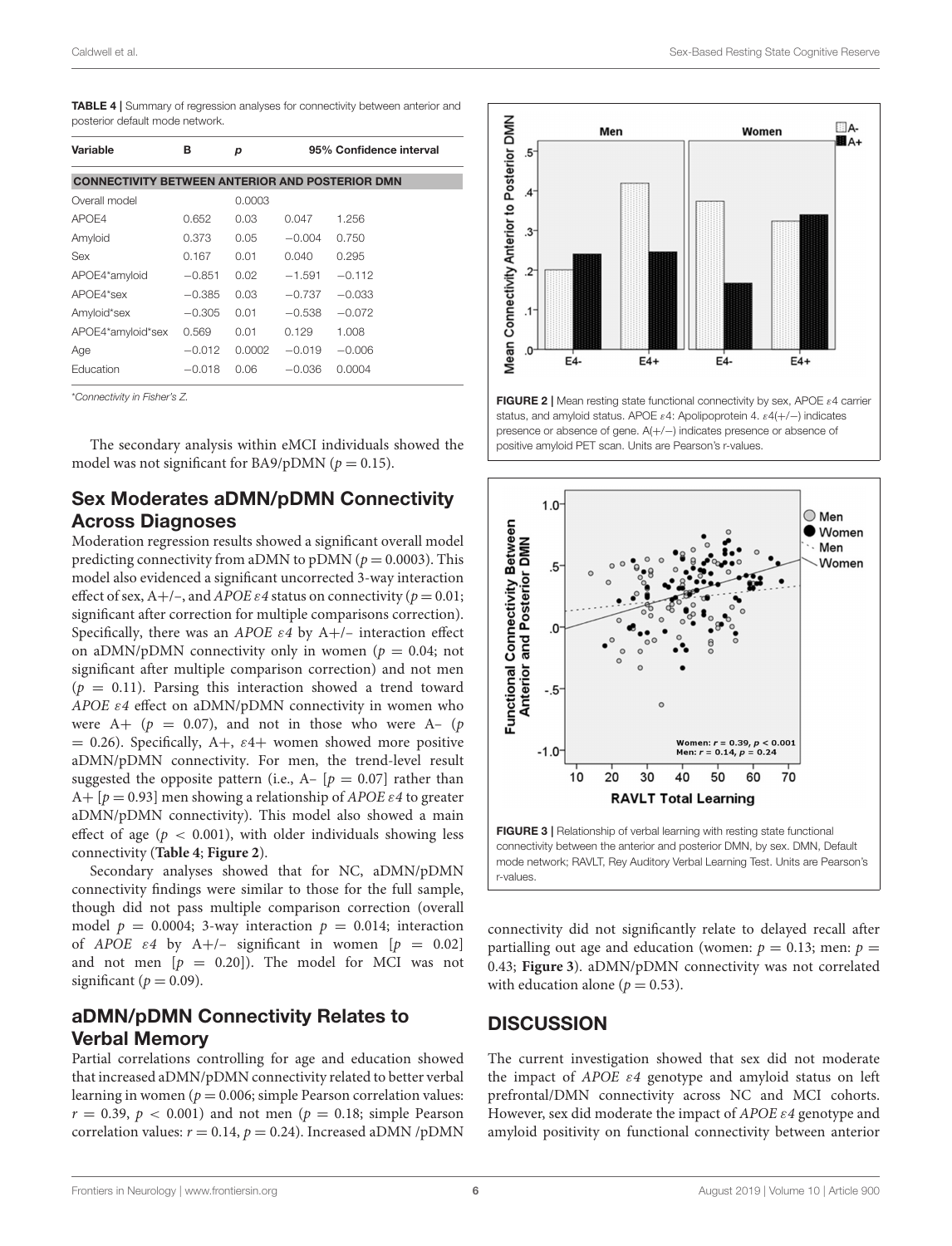and posterior DMN. In particular, aDMN/pDMN connectivity was greater in the presence of an APOE ε4 genotype, but only in women with a positive amyloid scan. In other words, connectivity was highest in those with most AD risk and burden. Interestingly, for women only, greater aDMN/pDMN connectivity was correlated with better verbal learning. Men showed trend-level results suggesting that APOE ε4 genotype was associated with greater connectivity only for individuals who were amyloid negative—the opposite pattern to women.

The primary hypotheses of this investigation were not supported, suggesting that women's verbal memory reserve does not relate to left prefrontal functional connectivity with the DMN, which may underlie more general cognitive reserve. In our sample, left prefrontal and DMN connectivity were also not correlated with education, a typical marker of general cognitive reserve, and this may explain our overall negative finding. Lack of findings may also relate to sample-size or methodological choices (i.e., excluding right prefrontal and bilateral temporal cortex; defining DMN on a subject-specific basis but left PFC based on the Brodmann atlas). Another factor to consider is that work has shown that beyond cognitive reserve and underlying neural reserve, complex genetic interactions may have a role in resilience to AD. Assessing the wide array of genetic contributors, some of which are known to differ by sex [\(43](#page-8-20)[–45\)](#page-8-21), was beyond the scope of this analysis, but may be key in understanding the neural basis of women's memory reserve in AD. Despite these caveats, secondary analyses suggested that BA9/pDMN connectivity may be moderated by sex in individuals with normal cognition. Given reduced power in our secondary analyses, this finding warrants follow-up in larger samples.

Our finding that sex moderated the impact of A+ and APOE ε4 status on connectivity between anterior and posterior DMN, and that greater aDMN/pDMN connectivity related to better verbal learning in women overall, will also require followup. This pattern could suggest reserve in verbal learning or compensation in women, and this could be further evaluated using longitudinal approaches. In the context of prior work showing an *APOE*  $\varepsilon$ *4* by sex interaction in the pDMN resulting in less global pDMN connectivity in  $\varepsilon$ 4 positive healthy women [\(27\)](#page-8-4), the present results could suggest that specific aspects of pDMN connectivity are maintained or increased in women at highest risk, while global pDMN connectivity declines. Our findings for aDMN/pDMN connectivity appear to be driven by the NC group, which could be consistent with early resilience to overall DMN dysfunction over time. At the same time, tighter aDMN/pDMN coupling in the most at risk individuals is unlikely to be advantageous in the long term [i.e., [\(26\)](#page-8-3)] and may play a role in women's steeper decline after the MCI stage. Interestingly, the pattern in  $\varepsilon$ 4+/A+ women was opposite of the pattern in men and also opposite of the age effect, which predicted less connectivity. Given the age of our sample, our age findings are consistent with recent studies in healthy aging [\(46\)](#page-8-22), but complex interaction of age and other risk factors may warrant additional assessment. Of note, the lack of interaction in men appears to be due to amyloid positivity having an effect on connectivity that does not differ by ε4 status. In contrast, a main effect of ε4 allele presence on greater connectivity in men is suggested. While this could not be directly assessed in the current model, it deserves attention in future investigations.

Limitations of the present study include the high education level of the ADNI sample and relatively small sample size for examination of complex interactive effects. Future efforts should aim to replicate these findings in larger and longitudinal samples, and to carefully consider effects of diagnosis. It will also be key to examine functional connectivity at rest of other regions suggested to be important for cognitive reserve, such as the right prefrontal cortex and left inferior temporal cortex. In addition, the present analysis included a small number of individuals with SMC but no cognitive impairment in the normal control group. As SMC have been associated with cognitive decline, this analytical choice may have impacted our findings, and it will be important to further assess the SMC group independently in the future. Moreover, given the relatively large number of variables of interest in the present analysis, diagnostic group was not treated formally as a measure of interest in the primary analysis. This is a limitation that warrants further assessment. Beyond resting-state investigations, it may also be informative to examine sex-based reserve correlates in task-based fMRI, focusing on memory.

Overall, the strengths of the present investigation lie in its novel integration of the otherwise separate research literatures on general cognitive reserve and sex-based memory reserve as assessed by functional resting state connectivity. We use a relatively large and well-characterized sample to show that women's memory reserve may be supported in part by complex interplay between networks typically most active at rest and prefrontal brain regions. These findings lend support for the continued importance of considering sex as a factor of importance in AD neural correlates. Better understanding of these correlates may in turn be helpful in delineating targets for treatment.

# DATA AVAILABILITY

The datasets analyzed for this study can be found at the Alzheimer's Disease Neuroimaging Initiative website (ADNI; [http://adni-info.org\)](http://adni-info.org).

# ETHICS STATEMENT

This study was carried out in accordance with the recommendations of ADNI local site Institutional Review Boards, with written informed consent from all subjects. All subjects gave written informed consent in accordance with the Declaration of Helsinki. The study was approved by each participating ADNI site's local Institutional Review Boards.

# AUTHOR CONTRIBUTIONS

JCa designed the study, interpreted data, and prepared the manuscript. XZ analyzed and interpreted data. ML acquired data and prepared the manuscript. JCu and SB provided critical revision of the manuscript for intellectual content. DC provided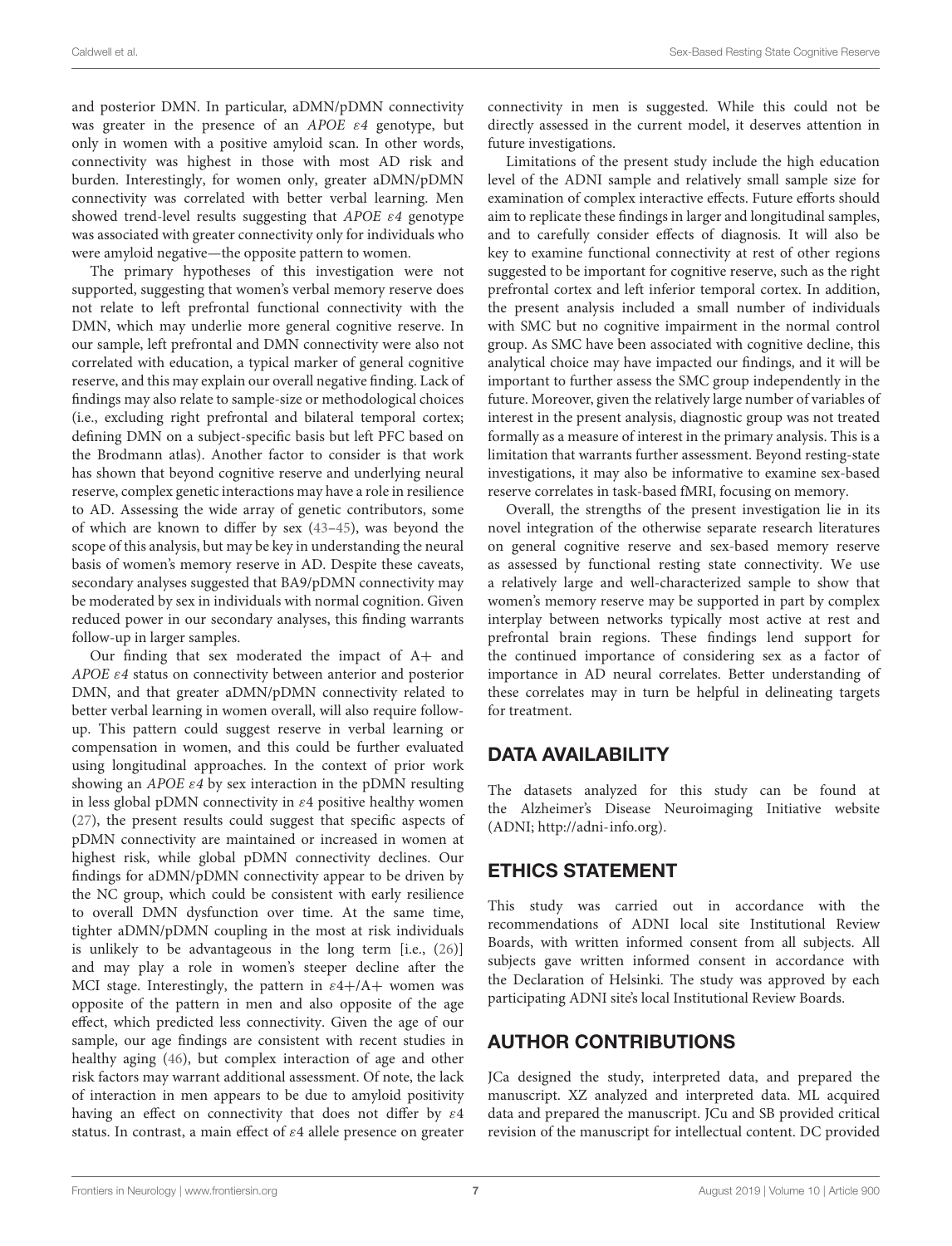critical input to study design and data interpretation, and also provided critical revision of the manuscript for intellectual content. All authors read and approved the final manuscript.

## FUNDING

Research reported in this publication was supported by an Institutional Development Award (IDeA) from the National Institute of General Medical Sciences of the National Institutes of Health under grant number 5P20GM109025. In addition, research reported in this publication was supported in part by a grant from A Woman's Nation/Maria Shriver to JCa and SB. The Alzheimer's Disease Neuroimaging Initiative (ADNI) (National Institutes of Health Grant U01 AG024904) and DOD ADNI (Department of Defense award number W81XWH-12-2-0012). ADNI was funded by the National Institute on Aging, the National Institute of Biomedical Imaging and Bioengineering, and through generous contributions from the following: AbbVie, Alzheimer's Association; Alzheimer's Drug Discovery Foundation; Araclon Biotech; BioClinica, Inc.; Biogen; Bristol-Myers Squibb Company; CereSpir, Inc.; Eisai Inc.; Elan Pharmaceuticals, Inc.; Eli Lilly and Company; EuroImmun; F. Hoffmann-La Roche Ltd. and its affiliated company Genentech, Inc.; Fujirebio; GE Healthcare; IXICO Ltd.; Janssen Alzheimer Immunotherapy Research & Development, LLC.; Johnson

# **REFERENCES**

- <span id="page-7-0"></span>1. Herbert LE, Weuve J, Scherr PA, Evans DA. Alzheimer disease in the United States (2010-2050) estimated using the 2010 Census. Neurology. (2013) 80:1778–83. doi: [10.1212/WNL.0b013e31828726f5](https://doi.org/10.1212/WNL.0b013e31828726f5)
- <span id="page-7-1"></span>2. Nebel RA, Aggarwal NT, Barnes LL, Gallagher A, Goldstein JM, Kantraci K, et al. Understanding the impact of sex and gender in Alzheimer's disease: a call to action. Alzheimers Dement. (2018) 14:1171–83. doi: [10.1016/j.jalz.2018.04.008](https://doi.org/10.1016/j.jalz.2018.04.008)
- <span id="page-7-2"></span>3. Buckley RF, Mormino EC, Amariglio RE, Properzi MJ, Rabin JS, Lim YY, et al. Sex, amyloid, and APOE ε4 and risk of cognitive decline in preclinical Alzheimer's disease: findings from three well-characterized cohorts. Alzheimers Dement. [\(2018\) 14:1193–203. doi: 10.1016/j.jalz.2018.](https://doi.org/10.1016/j.jalz.2018.04.010) 04.010
- <span id="page-7-3"></span>4. Koran MEI, Wagener M, Hohman TJ. Sex differences in the association between AD biomarkers and cognitive decline. Brain Imaging Behav. (2017) 11:205–13. doi: [10.1007/s11682-016-9523-8](https://doi.org/10.1007/s11682-016-9523-8)
- <span id="page-7-4"></span>5. Sundermann EE, Biegon A, Rubin LH, Lipton RB, Landau S, Maki PM. Does the female advantage in verbal memory contribute to underestimating Alzheimer's disease pathology in women versus men? J Alzheimer's Dis. (2017) 56:947–57. doi: [10.3233/JAD-160716](https://doi.org/10.3233/JAD-160716)
- <span id="page-7-5"></span>6. Caldwell JZK, Berg JL, Cummings JL, Banks SJ. Sex moderates theimpact of diagnosis and amyloid PET positivity on hippocampal subfield volume. J Alzheimer's Dis. [\(2018\) 64:79–89. doi: 10.3233/JAD-](https://doi.org/10.3233/JAD-180028)180028
- <span id="page-7-6"></span>7. Sundermann EE, Biegon A, Rubin LH, Lipton RB, Mowrey W, Landau S, et al. Better verbal memory in women than men in MCI despite similar levels of hippocampal atrophy. Neurology. (2016) 86:1368–76. doi: [10.1212/WNL.0000000000002570](https://doi.org/10.1212/WNL.0000000000002570)
- <span id="page-7-7"></span>8. Sundermann EE, Maki PM, Rubin LH, Lipton RB, Landau S, Biegon A. Female advantage in verbal memory Evidence of sex-specific cognitive reserve. Neurology. (2016) 87:1916–24. doi: [10.1212/WNL.0000000000003288](https://doi.org/10.1212/WNL.0000000000003288)
- <span id="page-7-8"></span>9. McCarrey AC, An Y, Kitner-Triolo MH, Ferrucci L, Resnick SM. Sex differences in cognitive trajectories in clinicallynormal older adults. Psychol Aging. (2016) 31:166–75. doi: [10.1037/pag0000070](https://doi.org/10.1037/pag0000070)

& Johnson Pharmaceutical Research & Development LLC.; Lumosity; Lundbeck; Merck & Co., Inc.; Meso Scale Diagnostics, LLC.; NeuroRx Research; Neurotrack Technologies; Novartis Pharmaceuticals Corporation; Pfizer Inc.; Piramal Imaging; Servier; Takeda Pharmaceutical Company; and Transition Therapeutics. The Canadian Institutes of Health Research is providing funds to support ADNI clinical sites in Canada. Private sector contributions are facilitated by the Foundation for the National Institutes of Health [\(www.fnih.org\)](www.fnih.org). The grantee organization is the Northern California Institute for Research and Education, and the study is coordinated by the Alzheimer's Disease Cooperative Study at the University of California, San Diego. ADNI data are disseminated by the Laboratory for Neuro Imaging at the University of Southern California.

# ACKNOWLEDGMENTS

We thank the ADNI for their contribution to the field and for specific use of these data.

# SUPPLEMENTARY MATERIAL

<span id="page-7-19"></span>The Supplementary Material for this article can be found [online at: https://www.frontiersin.org/articles/10.3389/fneur.](https://www.frontiersin.org/articles/10.3389/fneur.2019.00900/full#supplementary-material) 2019.00900/full#supplementary-material

- <span id="page-7-9"></span>10. Stern Y. Cognitive reserve in ageing and Alzheimer's disease. Lancet Neurol. (2012) 11:1006–2. doi: [10.1016/S1474-4422\(12\)70191-6](https://doi.org/10.1016/S1474-4422(12)70191-6)
- <span id="page-7-10"></span>11. Mungas D, Gavett B, Fletcher E, Farias ST, DeCarli C, Reed B. Education amplifies brain atrophy effect on cognitive decline: implications for cognitive reserve. Neurobiol Aging. (2018) 68:142–50. doi: [10.1016/j.neurobiolaging.2018.04.002](https://doi.org/10.1016/j.neurobiolaging.2018.04.002)
- <span id="page-7-11"></span>12. Caldwell JZK, Berg J-L, Cummings JL, Banks SJ. Moderating effects of sex on the impact of diagnosis and amyloid positivity on verbal memory and hippocampal volume. Alzheimers Res Ther. (2017) 9:72. doi: [10.1186/s13195-017-0300-8](https://doi.org/10.1186/s13195-017-0300-8)
- <span id="page-7-12"></span>13. Braak H, Braak E. Neuropathological staging of Alzheimer-related changes. Acta Neuropathol. (1991) 82:239–59. doi: [10.1007/BF00308809](https://doi.org/10.1007/BF00308809)
- <span id="page-7-13"></span>14. Franzmeier N, Caballero MAA, Taylor ANW, Simon-Vermot L, Buerger K, Ertl-Wagner B, et al. Resting-state global functional connectivity as a biomarker of cognitive reserve in mild cognitive impairment. Brain Imaging Behav. (2017) 11:368–82. doi: [10.1007/s11682-016-9599-1](https://doi.org/10.1007/s11682-016-9599-1)
- <span id="page-7-14"></span>15. Franzmeier N, Buerger K, Teipel S, Stern Y, Dichgans M, Ewers M. Cognitive reserve moderates the association between functional network anti-correlations and memory in MCI. Neurobiol Aging. (2017) 50:152–62. doi: [10.1016/j.neurobiolaging.2016.11.013](https://doi.org/10.1016/j.neurobiolaging.2016.11.013)
- <span id="page-7-15"></span>16. Franzmeier N, Gottler J, Grimmer T, Drzezga A, Araque-Caballero MA, Simon-Vermot L, et al. Resting-state connectivity of the left frontal cortex to the default mode and dorsal attention network supports reserve in mild cognitive impairment. Front Aging Neurosci. (2017) 9:264. doi: [10.3389/fnagi.2017.00264](https://doi.org/10.3389/fnagi.2017.00264)
- <span id="page-7-16"></span>17. Raichle ME, MacLeod AM, Snyder AZ, Powers WJ, Gusnard DA, Shulman GL. A default mode of brain function. Proc Natl Acad Sci USA. (2001) 98:676–82. doi: [10.1073/pnas.98.2.676](https://doi.org/10.1073/pnas.98.2.676)
- <span id="page-7-17"></span>18. Buckner RL, Andrews-Hanna JR, Schacter DL. The brain's default network: anatomy, function, and relevance to disease. Ann NY Acad Sci. (2008) 1124:1– 38. doi: [10.1196/annals.1440.011](https://doi.org/10.1196/annals.1440.011)
- <span id="page-7-18"></span>19. Greicius MD, Srivastava G, Reiss AL, Menon V. Default-mode network activity distinguishes Alzheimer's disease from healthy aging: evidence from functional MRI. Proc Natl Acad Sci USA. (2004) 101:4637–2. doi: [10.1073/pnas.0308627101](https://doi.org/10.1073/pnas.0308627101)